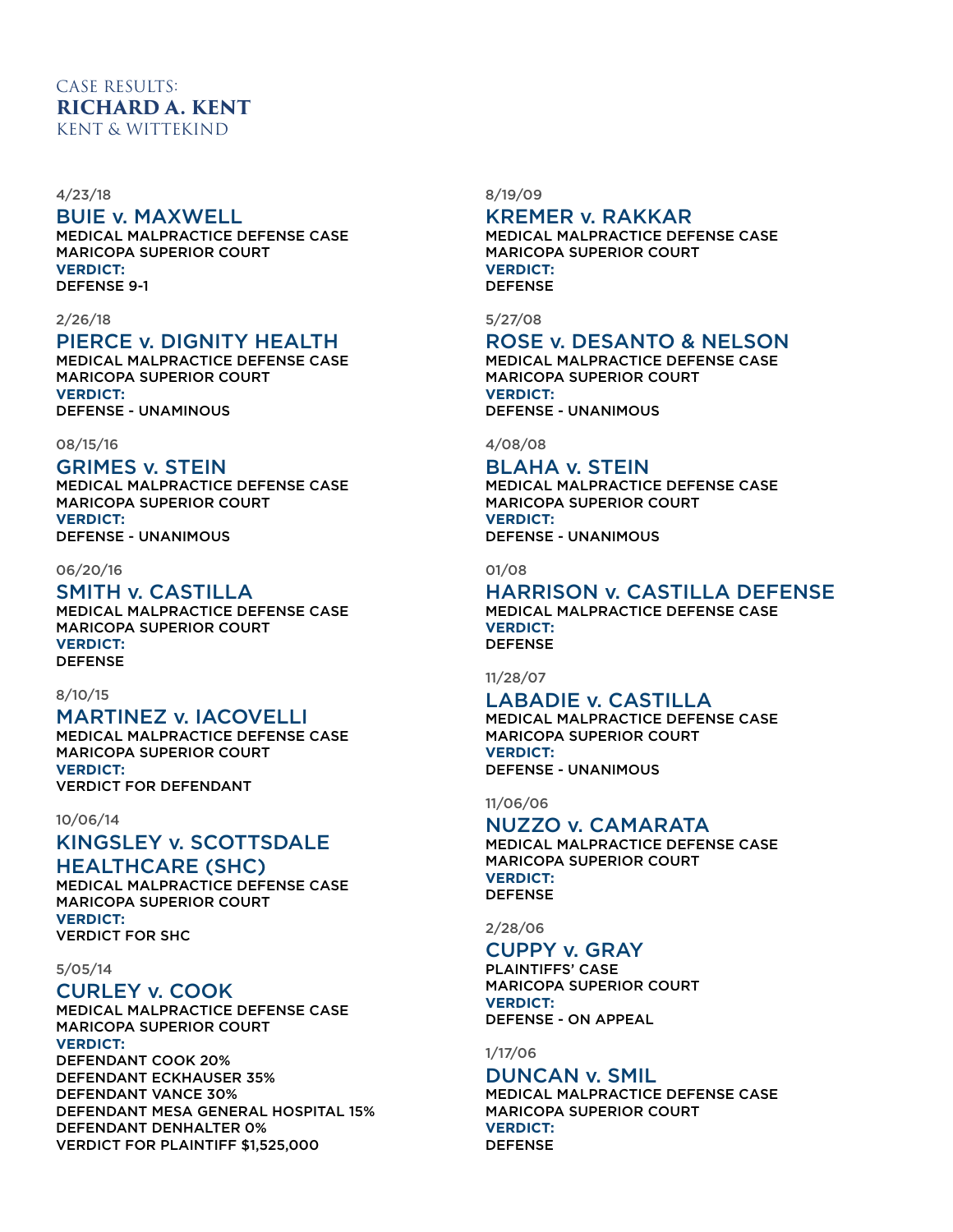#### 9/08/05

## NEWTON/BRADDOCK v.

ALBUQUERQUE

MEDICAL MALPRACTICE DEFENSE CASE MARICOPA SUPERIOR COURT **VERDICT:** DEFENSE

#### 6/06/05

## TILLEY v. MALHOTRA

MEDICAL MALPRACTICE DEFENSE CASE MARICOPA SUPERIOR COURT **VERDICT:** DEFENSE-UNANIMOUS

10/18/04

## ELDRIDGE v. KOHR

MEDICAL MALPRACTICE DEFENSE CASE MARICOPA SUPERIOR COURT **VERDICT:** DEFENSE

#### 6/02/04

### DAWE v. HEADLEY

MEDICAL MALPRACTICE DEFENSE CASE MARICOPA SUPERIOR COURT **VERDICT:** DEFENSE

#### 4/13/04

#### BOLES v. MARAS

MEDICAL MALPRACTICE DEFENSE CASE MARICOPA SUPERIOR COURT **VERDICT:** DEFENSE

### 1/05/04

## CHRISTENSEN v. VEERAMACHANENI

MEDICAL MALPRACTICE DEFENSE CASE MARICOPA SUPERIOR COURT **VERDICT:** DEFENSE

#### 4/21/03

## FULKS v. J & L CONSTRUCTION

PLAINTIFFS' CASE MARICOPA SUPERIOR COURT **VERDICT:** \$2,522,272.00

#### 12/04/02

### SANCHEZ v. BETHANY WOMENS

MEDICAL MALPRACTICE DEFENSE CASE MARICOPA SUPERIOR COURT **VERDICT:** DEFENSE

5/07/02

### BONELLI v. GLOVER

MEDICAL MALPRACTICE DEFENSE CASE MARICOPA SUPERIOR COURT **VERDICT:** DEFENSE

4/30/02

## CHAPLIN v. MAPLELEAF

PLAINTIFFS' CASE US DISTRICT AZ COURT **VERDICT:** PLAINTIFFS

8/06/01

## WHITNEY v. LONGO

MEDICAL MALPRACTICE DEFENSE CASE MARICOPA SUPERIOR COURT **VERDICT:** DEFENSE

3/23/01

## BRASHEARS v. LEIBSOHN

MEDICAL MALPRACTICE DEFENSE CASE MARICOPA SUPERIOR COURT **VERDICT:** DEFENSE

2/28/01

## RAY v. CITY OF PHOENIX

PLAINTIFFS' CASE MARICOPA SUPERIOR COURT **VERDICT:** DEFENSE/SETTLED

12/04/00

### BOUSMAN v. ATLURI

MEDICAL MALPRACTICE DEFENSE CASE MARICOPA SUPERIOR COURT **VERDICT:** DEFENSE -UNANIMOUS

2/08/99

## NELSON v. SPETZLER

MEDICAL MALPRACTICE DEFENSE CASE MARICOPA SUPERIOR COURT **VERDICT:** DEFENSE

9/08/98

#### ALLEN v. OWEN

MEDICAL MALPRACTICE DEFENSE CASE MARICOPA SUPERIOR COURT **VERDICT:** DEFENSE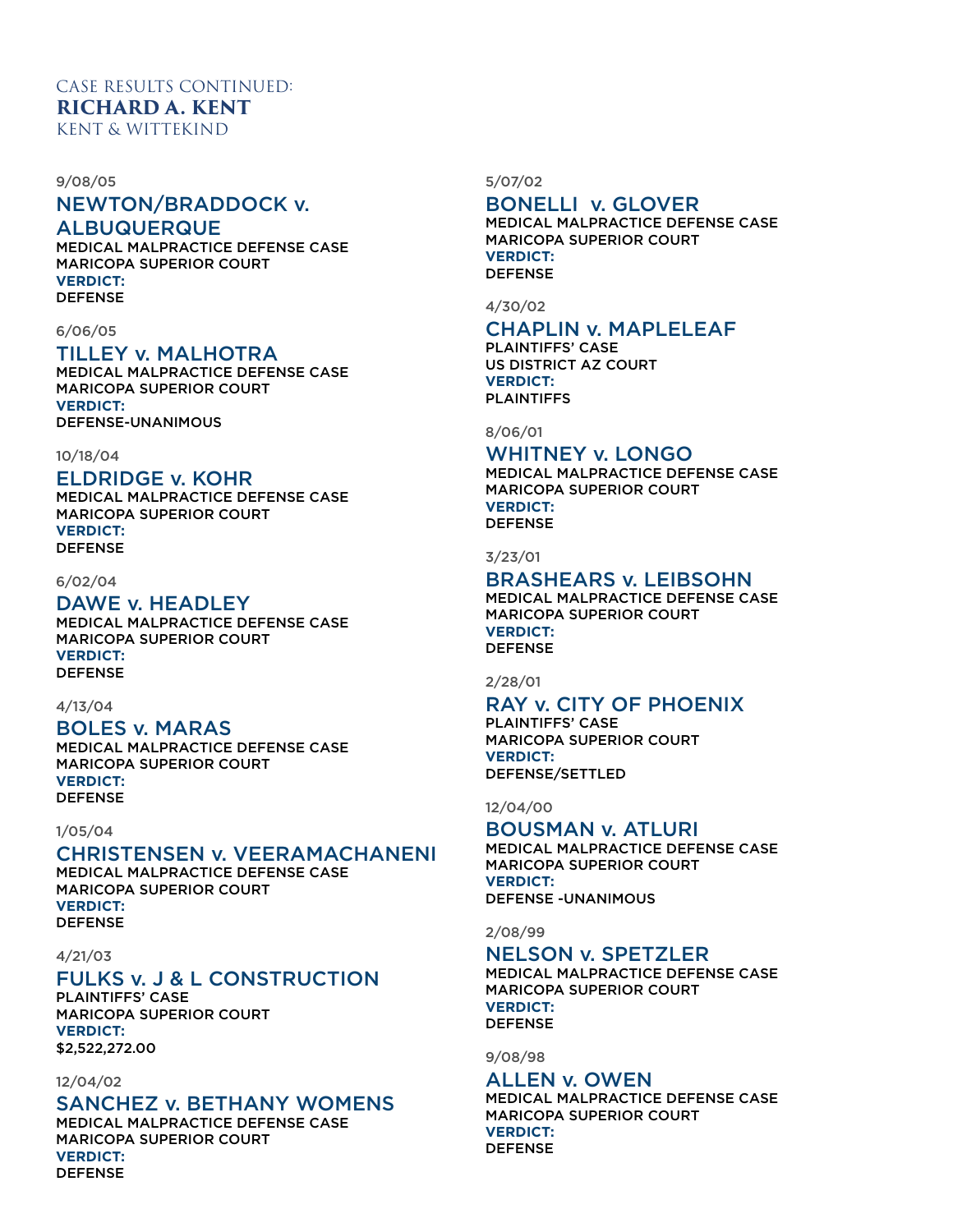#### 6/29/98

## PURRIER v. SPETZLER

MEDICAL MALPRACTICE DEFENSE CASE MARICOPA SUPERIOR COURT **VERDICT:** DIRECTED VERDICT

#### 6/01/98

## CREASY v. CREASMAN

MEDICAL MALPRACTICE DEFENSE CASE MARICOPA SUPERIOR COURT **VERDICT:** SETTLED DAY 4 OF TRIAL JOINT SETTLEMENT

#### 8/26/97

### TIFFANY v. OWEN

MEDICAL MALPRACTICE DEFENSE CASE MARICOPA SUPERIOR COURT **VERDICT:** DEFENSE UNANIMOUS

#### 5/22/97

### JOHNSON v. ALPER

MEDICAL MALPRACTICE DEFENSE CASE MARICOPA SUPERIOR COURT **VERDICT:** SETTLED DAY 2 OF TRIAL FOR \$225,000

#### 5/01/97

## ASIMAKOPOULOS v. SELIGMANN

MEDICAL MALPRACTICE DEFENSE CASE MARICOPA SUPERIOR COURT **VERDICT:** DEFENSE

### 3/17/97

### GAGE v. BARNET

MEDICAL MALPRACTICE DEFENSE CASE MARICOPA SUPERIOR COURT **VERDICT:** DEFENSE (9-3)

#### 1/22/97

### DIAZ v. MILLER

MEDICAL MALPRACTICE DEFENSE CASE MARICOPA SUPERIOR COURT **VERDICT:** DEFENSE

#### 12/04/95

### FREITAS v. ELSNER

MEDICAL MALPRACTICE DEFENSE CASE MARICOPA SUPERIOR COURT **VERDICT:** DEFENSE UNANIMOUS

#### 11/01/95

# COWIN/STEADMAN v. LANN/BOND

MEDICAL MALPRACTICE DEFENSE CASE YAVAPAI SUPERIOR COURT **VERDICT:** DEFENSE

8/29/95

## SPRAY -LEEDOM v. J.F. LONG

DEFENSE CASE MARICOPA SUPERIOR COURT **VERDICT:** DEFENSE

#### 4/19/95

## HARDWICK v. AERO PROPANE

DEFENSE CASE MARICOPA SUPERIOR COURT **VERDICT:** SETTLED DAY 2 OF TRIAL FOR \$40,000

### 7/06/94

### VARGO v. HESSEL

MEDICAL MALPRACTICE DEFENSE CASE MARICOPA SUPERIOR COURT **VERDICT:** DIRECTED VERDICT

6/03/94

## RYAN v. MCLAUGHLIN

DEFENSE CASE PIMA SUPERIOR COURT **VERDICT:** DEFENSE

4/18/94

## TATE v. DAUM

DEFENSE CASE US DIST/AZ COURT **VERDICT:** DEFENSE

1/03/94

## RODDY v. SERBIN

MEDICAL MALPRACTICE DEFENSE CASE MARICOPA SUPERIOR COURT **VERDICT:** DEFENSE

6/11/93

## DI RICO v. ESTRADA RE-TRIAL

MEDICAL MALPRACTICE DEFENSE CASE MARICOPA SUPERIOR COURT **VERDICT:** DEFENSE (7-1)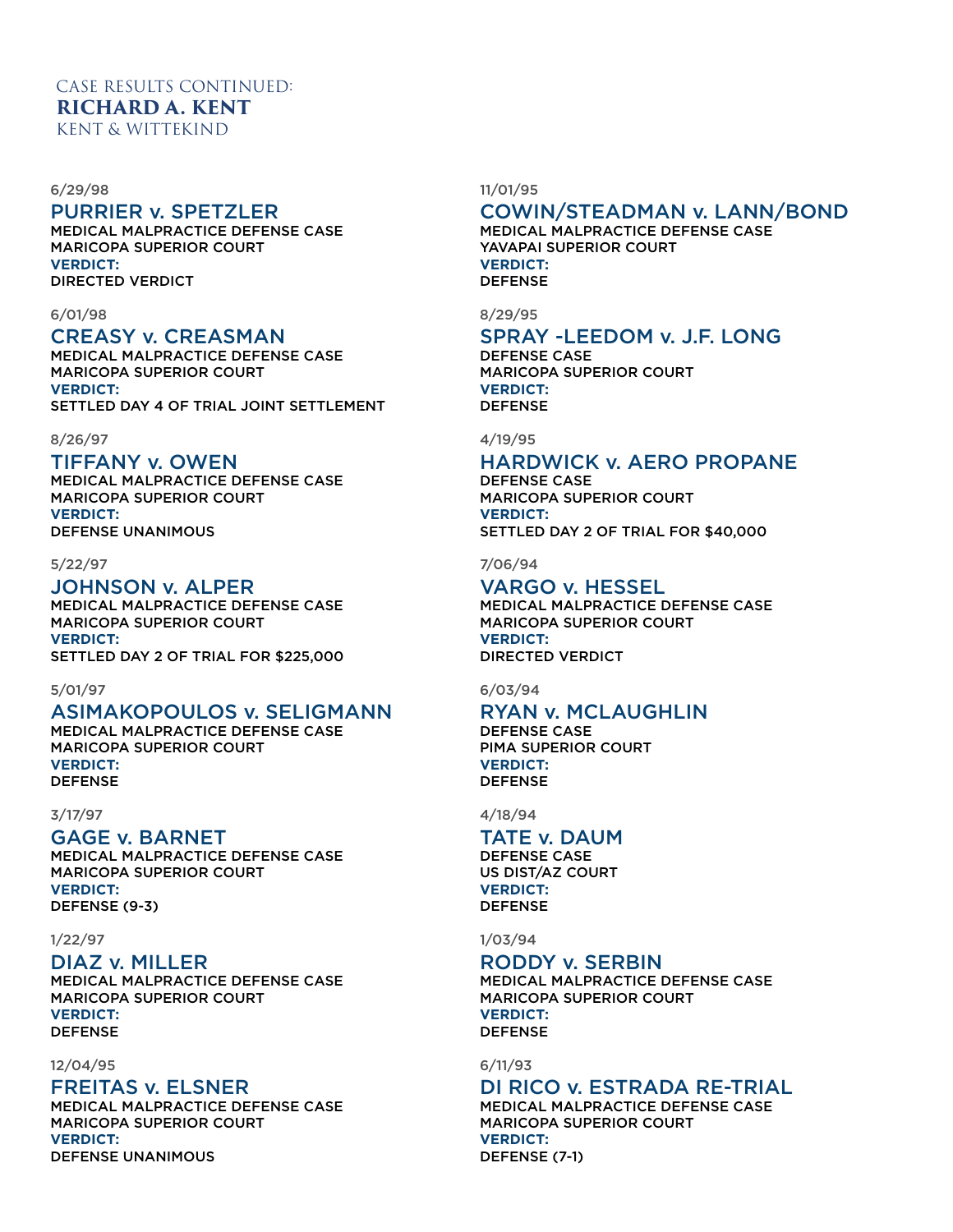#### 3/15/93

## MITCHELL v. WOLDOFF

MEDICAL MALPRACTICE DEFENSE CASE MARICOPA SUPERIOR COURT **VERDICT:** DEFENSE (7-1)

#### 11/16/92

## SURRETT v. KRAUSS

MEDICAL MALPRACTICE DEFENSE CASE MARICOPA SUPERIOR COURT **VERDICT:** DEFENSE (7-1)

#### 1/06/92

#### MASON v. SUITER

MEDICAL MALPRACTICE DEFENSE CASE MARICOPA SUPERIOR COURT **VERDICT:** PLAINTIFF \$50,000 50% FAULT

### 1/21/91

## BAUER v. CHRISTENSEN

MEDICAL MALPRACTICE DEFENSE CASE MARICOPA SUPERIOR COURT **VERDICT:** DEFENSE

## 8/22/90

## PHIPPS v. SUAREZ

MEDICAL MALPRACTICE DEFENSE CASE MARICOPA SUPERIOR COURT **VERDICT:** SETTLED DAY 1 OF TRIAL

#### 5/\_\_/89

## RHODES v. LUMMUS

DEFENSE CASE PIMA SUPERIOR COURT **VERDICT:** PLAINTIFF \$1 MILLION INT/SEVERAL JUDGMENT NOW FOR DEFENDANT

#### 3/15/89

## COOLEY v. CHRISTENSEN

MEDICAL MALPRACTICE DEFENSE CASE MARICOPA SUPERIOR COURT **VERDICT:** SETTLED DURING TRIAL FOR \$150,000

### 1/23/89

## DI RICO v. ESTRADA

MEDICAL MALPRACTICE DEFENSE CASE MARICOPA SUPERIOR COURT **VERDICT:** DIRECTED VERDICT

#### 11/21/88

## HUSTON v. ZAHN/RUCKER

MEDICAL MALPRACTICE DEFENSE CASE MARICOPA SUPERIOR COURT **VERDICT:** DEFENSE (7-1)

### $2/\angle$ /88

### GRAVES v. MURPHY

MEDICAL MALPRACTICE DEFENSE CASE PIMA SUPERIOR COURT **VERDICT:**

PLAINTIFFS \$400,000

#### 10/16/87

### BROWN v. BARAFF

MEDICAL MALPRACTICE DEFENSE CASE US DISTRICT/AZ COURT **VERDICT:** DEFENSE

### 4/15/87

### HALL v. SCHNUR/DITCHEK

DEFENSE CASE PINAL SUPERIOR COURT **VERDICT: S** ETTLED 3RD DAY OF TRIAL

#### 2/16/87

## FLECK v. COHEN

DEFENSE CASE MARICOPA SUPERIOR COURT **VERDICT:** SETTLED \$75,000 DAY 6 OF TRIAL

#### 12/15/86

BILLINGS v. BROWN MEDICAL MALPRACTICE DEFENSE CASE MARICOPA SUPERIOR COURT **VERDICT:** MISTRIAL GRANTED

#### 11/06/86

### PAVELKO v. AMERICAN MOTORS

PLAINTIFFS' CASE **VERDICT:** SETTLED DAY 6 OF TRIAL

### 5/12/86

## OGLE v. AMERICAN MOTORS PLAINTIFFS' CASE **VERDICT:** SETTLED DAY 6 OF TRIAL